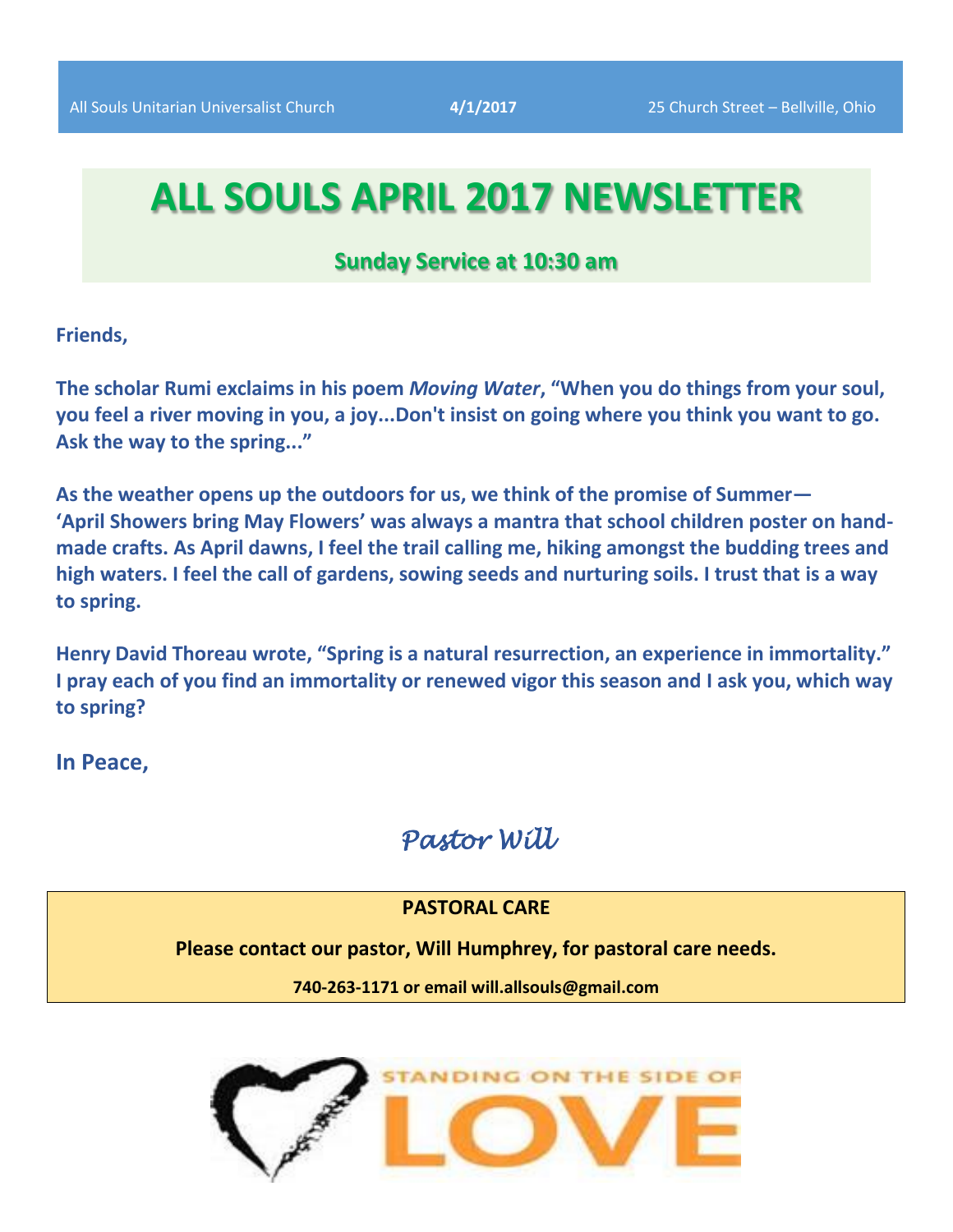# *MESSAGES FROM THE BOARD*

**…from Jay Gilbert, Vice President** 

# **Administrative Coordinator Job Description**

All Souls Unitarian Universalist Church is seeking an Administrative Coordinator. The job will begin May 1, 2017, and involves being at the church each Sunday to:

- 1. make copies of our Sunday program,
- 2. take attendance,
- 3. collect visitor information,
- 4. post to the bulletin board, and
- 5. request volunteers for the task sign-up sheet.

And, at home (or anywhere) the A.C prepares and emails:

- 1. visitor information to Will/Karen,
- 2. reminders for Sunday,
- 3. a weekly Happening at All Souls email,
- 4. news release to media,
- 5. posts events on Facebook and
- 6. compiles and distributes the newsletter.

And, also the A.C.:

- 1. updates the directory and labels and
- 2. attends the monthly board meeting.

This position maintains the flexibility to evolve, under the guidance of the church board of directors, around both the needs of the congregation and the skills of the candidate.

If you're interested in becoming our A.C., please send your resume and references to Jay Gilbert before April 10 [\(jgilbert@neo.rr.com](mailto:jgilbert@neo.rr.com) or 1576 Cape Code Drive, Mansfield 44904). This job is a 1/4 time, salaried position that requires 10-12 hours of work per week.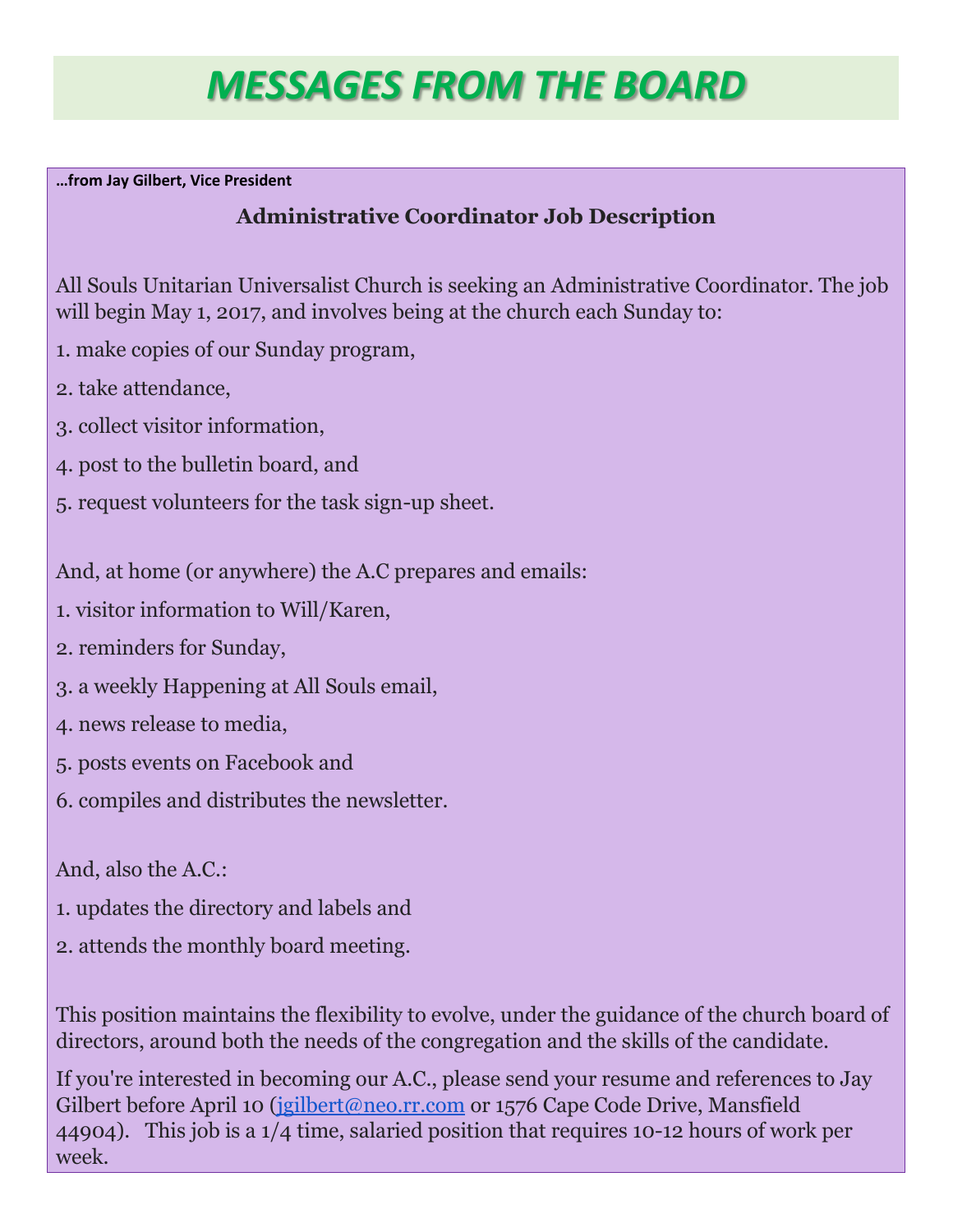| <b>FEBRUARY TREASURER'S REPORT</b>   | <b>Average</b><br><b>Attendance: 40</b> |             |
|--------------------------------------|-----------------------------------------|-------------|
|                                      | <b>February</b>                         | $Y-T-D$     |
| <b>INCOME</b>                        |                                         |             |
| <b>Pledges</b>                       | 1,898.00                                | 19,646.00   |
| <b>Offerings</b>                     | 313.00                                  | 2,702.90    |
| <b>Kenya Coin Collection</b>         | 156.16                                  | 736.65      |
| <b>Rummage Sale</b>                  | 0.00                                    | 857.95      |
| <b>Recycle</b>                       | 0.00                                    | 78.61       |
| <b>Rental Income</b>                 | 0.00                                    | 100.00      |
| <b>Maintenance Fund</b>              | 0.00                                    | 840.00      |
| <b>Sanctuary Renovation Fund</b>     | $-4,285.00$                             | $-1,280.62$ |
| <b>Minister's Discretionary Fund</b> | .00                                     | 100.00      |
| <b>Other</b>                         | 30.15                                   | 3,025.14    |
| <b>TOTAL</b>                         | $-1,887.69*$                            | 26,806.63   |
| <b>EXPENSES</b>                      | 3,006.90**                              | 25,052.08   |
| <b>DIFFERENCE</b>                    | $-4,894.59$                             | 1,754,55    |

**\*A monthly income of \$3,759.46 is required in order to meet annual expenses of \$45,113.50.**

**\*\*Expenses Other than "Usual": Sanctuary Renovation \$4,285 (from Savings)**

**…from Joanne Gillum - Treasurer**

# **FEBRUARY PLEDGE REPORT**

| <b>Total Units</b>     | 31             |           |
|------------------------|----------------|-----------|
| <b>Total Pledges</b>   | 25             |           |
|                        | <b>JANUARY</b> | $Y-T-D$   |
| <b>Amount Pledged</b>  | 2,039.00       | 20,799.00 |
| <b>Amount Received</b> | 1,898.00       | 20,046.00 |
| <b>VARIANCE</b>        | $-141.00$      | $-753.00$ |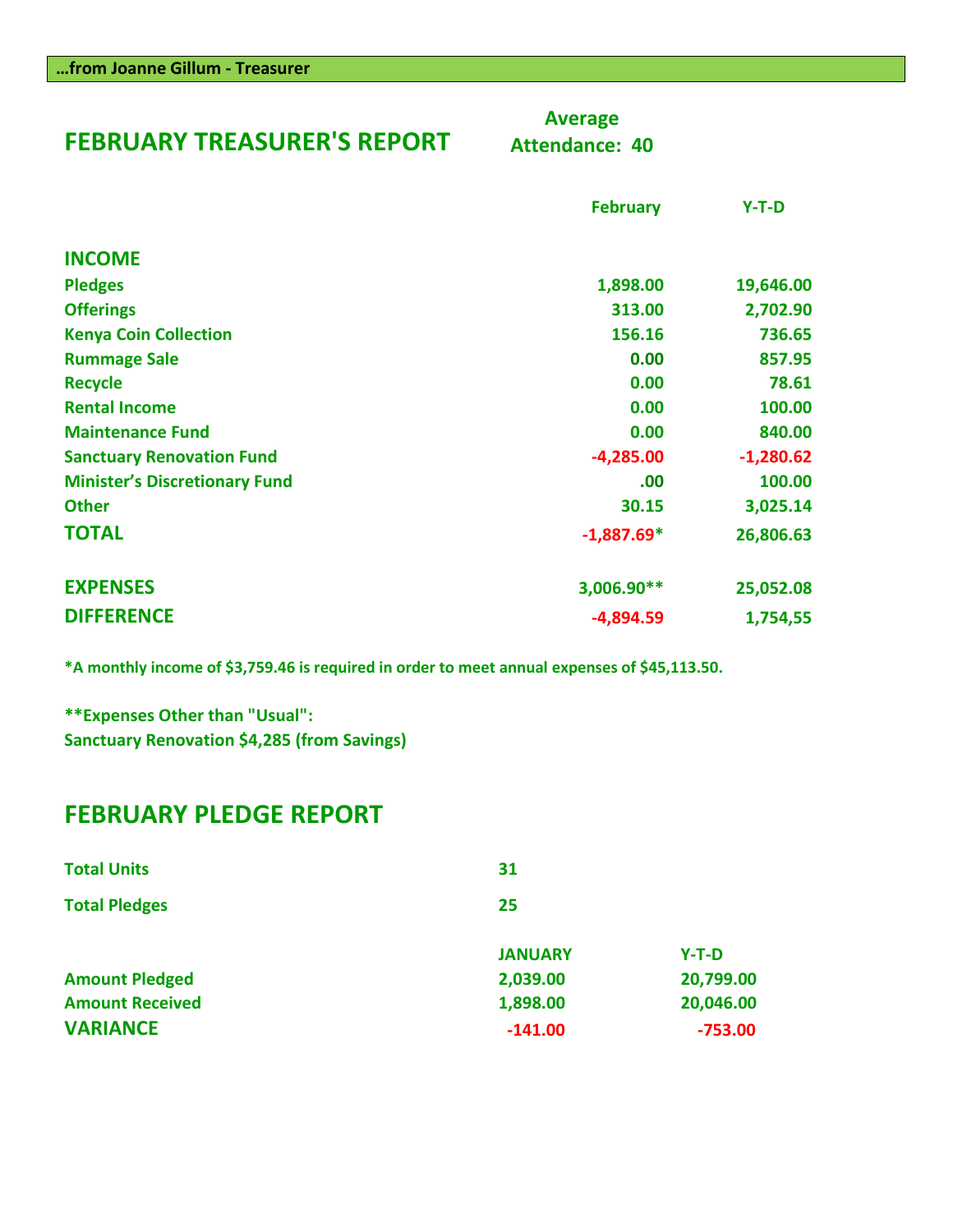#### **...from Chuck Rhodes - Building & Maintenance Trustee**

The painting of the sanctuary and rear entrance area is completed. I want to THANK Jay Gilbert for the countless hours he contributed toward the completion of this project. Jay is one who can be counted on to assist in any project. Thanks again Jay.

The conversion to L.E.D. lighting is about 72% completed. The remaining lights to be converted are: 3 stage lights, 1 exterior light, 4 halogen lights and five 8' fluorescent fixtures and tubes. I am hopeful this will be completed by this summer.

Two windows in the Fellowship Hall have been replaced. What a difference it makes in appearance from the outside, as well as improving the insulation. I want to THANK the anonymous donor who has been paying for the replacement of these windows over the past several years.

With all this renovation, we are building a surplus of used items. The Board has approved these items for sale to the congregation at a donation level. We have new and used bulbs, ballast, and plastic ground covering that was used to protect the floor and furniture during the repair and painting of the ceiling and walls. If you are interested, please contact me.

All this work could not have been done without your support. Thanks

With spring arriving, we may schedule an extra work day in May. More information will be available as the time approaches.

P.S. I was recently informed that a generous donation has been made by Joanne Gillum that allows us to complete the conversion of our lighting to L.E.D. Thank you, Joanne! It is really appreciated.

#### **...from Bruce Kilgore – Fellowship Trustee**

**Sunday, April 16 the Easter Bunny will be at church, for our Egg hung and other games.**



We still have a few openings for social room cleanup, snacks for Easter day, and kitchen help. Thank you to those who have signed up the past month.

**...from Brian Moore – Pulpit & Worship Trustee**

#### **COLLABORATE**

**"Alone we can do so little, together we can do so much." -Helen Keller, author and activist for people with disabilities**

Love Connects Us and celebrates important ways Unitarian Universalists live our faith in covenanted community. Moved by love and gathered in spirit, we embrace our responsibility toward one another and the world at large. We encourage one another's search for truth and meaning. We strive to be active in peace-making and other efforts to improve our world.

**"He who experiences the Unity of life sees his own self in all beings, and all beings in his own self, and looks on everything with an impartial eye." - The Buddha**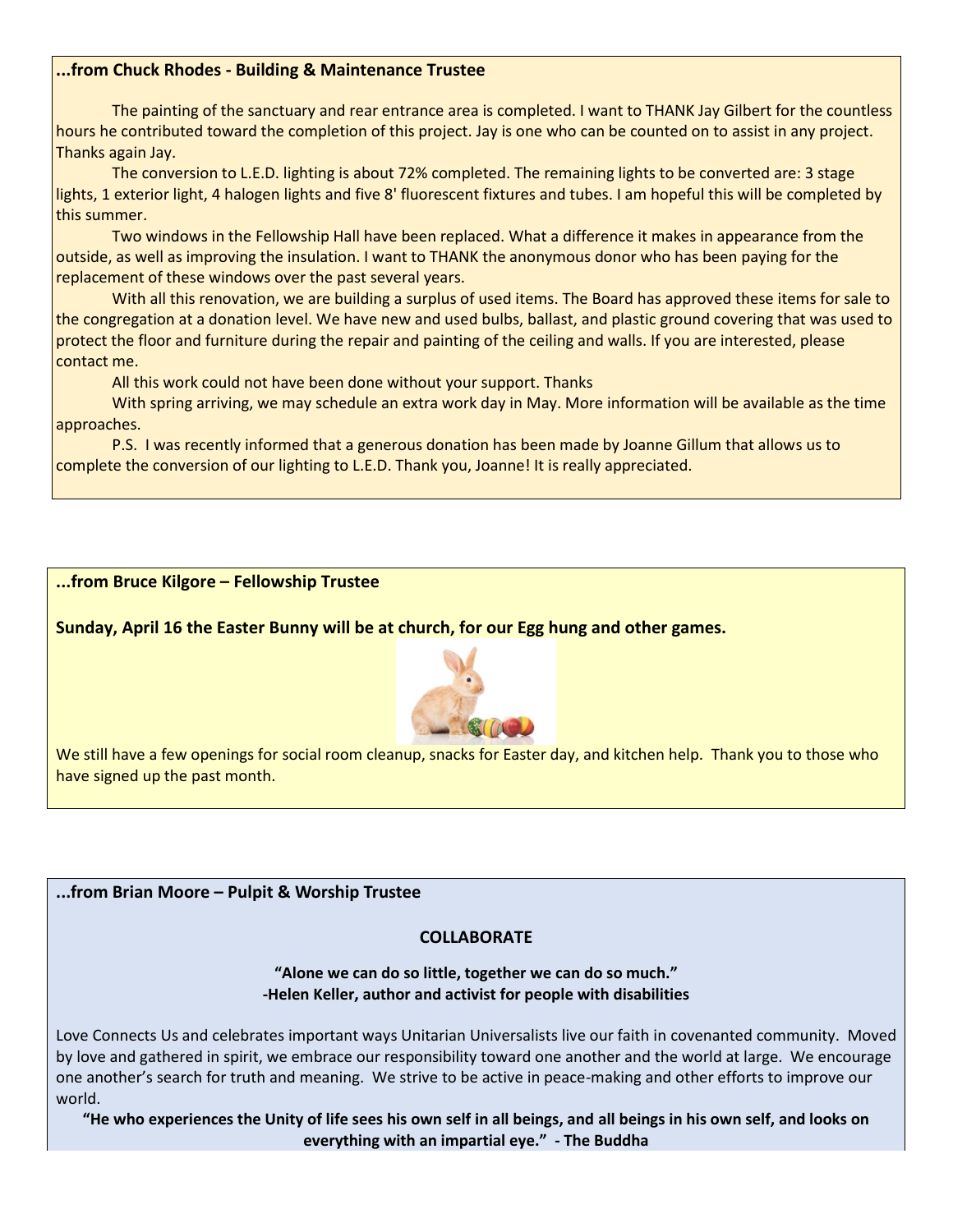### **APRIL PULPIT SCHEDULE**

#### **Sunday, April 2**

**Speaker:** Sister Paulette Schroeder **Title**: "Gaza Today and After Three Wars"

**Leader**: Karen Gotter **Music**: Ayesha Manley

#### **Sunday, April 9**

**Speaker**: Anuradha Joshi **Title**: "Texts of Hinduism"

**Leader**: Joan Richmond **Music**: Trio Alla Breve

#### **Sunday, April 16**



#### **Easter Sunday- Flower Communion**

**Speaker**: Pastor William Humphrey **Title:** "Happy Easter" **Topic:** Reflection on the resurrection narrative from our sources and traditions as well as resurrection of past hopes and dreams. Hallelujah!

**Leader**: Teasha Sargent **Music**: Ayesha Manley

## **Sunday, April 23**

**Speaker**: Deborah Chaney **Title:** "Everything I Need to Know About Life I Can Learn from Trees"

**Leader**: Brian Moore **Music:** Trio Alla Breve

### **Sunday, April 30**

#### **Kenya Coin Collection & Potluck**

**Speaker:** Professor Ric S. Sheffield

**Title: "**In the Wake of Brown: The Color of Classrooms in Rural Ohio"

**Topic:** When this nation celebrated a recent anniversary of the landmark U.S. Supreme Court decision in Brown v. Board of Education, many acknowledged that it was one of the most important decisions about race in the nation's history. Few, however, saw that the case also had relevance to the lives of black people residing in rural Ohio. Nearly all the scholarship and social commentary have focused upon Brown's impact on the lives of black and white school children in the South and the urban North. This program examines the effect of Brown upon the educational experiences of African American children in the rural towns and villages of America's heartland, using Knox County, Ohio, as the case study.

**Leader**: Glenn Myers **Music**: Ayesha

**Peace, Love and Namaste to All Souls**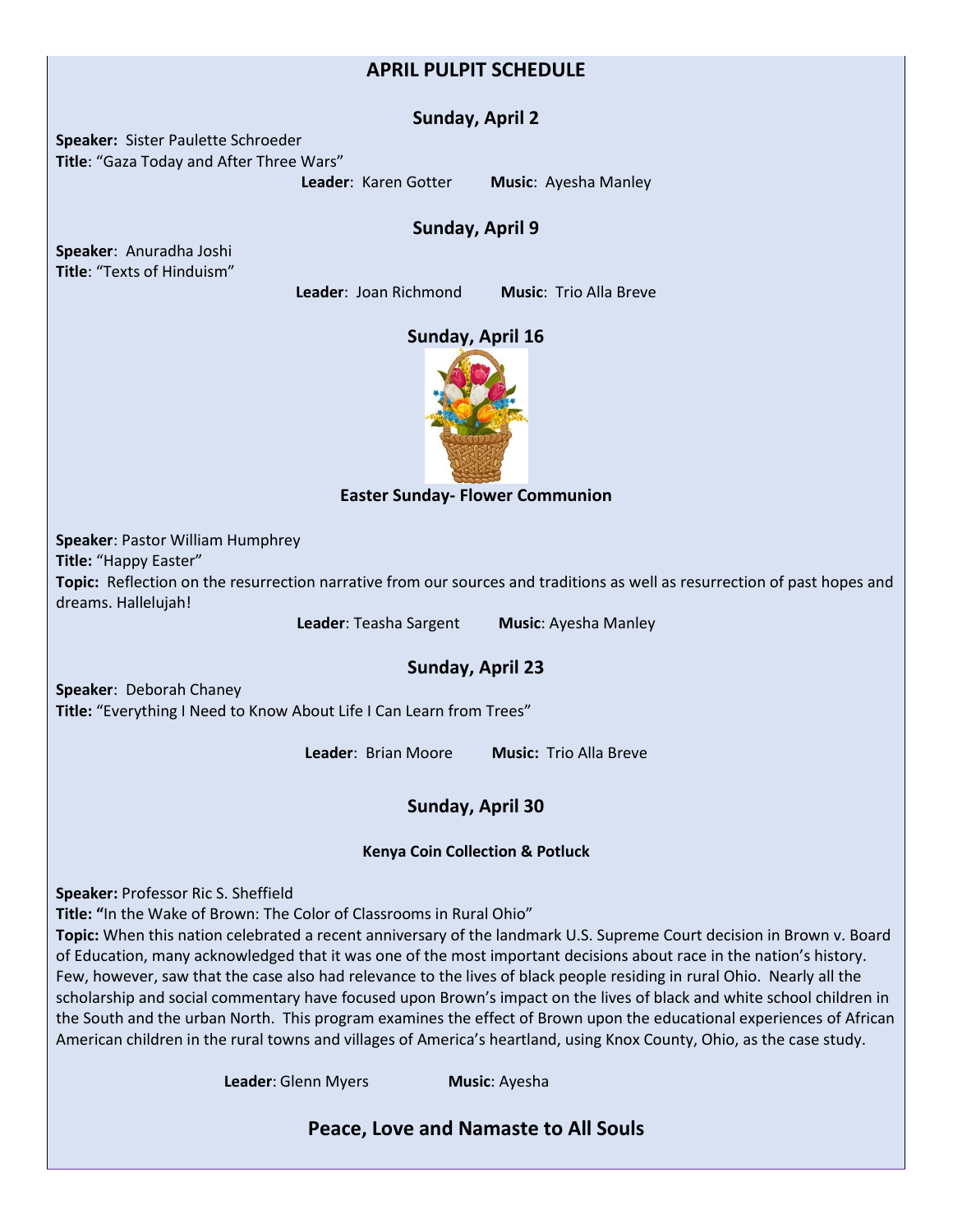# **Living Lotus Zen Sangha April Schedule**

#### **BOOK STUDY DISCUSSION**

**Monday, April 10: 5:30 pm - 7:00 pm Please note the time change. Relax, It's Just Coffee - 105 N. Main St., Mansfield, OH**



All are invited for coffee and informal discussion over a case in this Zen book. Look for others with books!

NEED NOT HAVE ATTENDED PREVIOUS SESSIONS to jump IN!

**BOOKS**

**"The Gateless Barrier"**

Transl. by Robert Aitken Roshi ISBN# 0865474427 North Point Press (1991) **"The Hidden Lamp"** Edited by Florence Caplow & Susan Moon ISBN# 9780861716593 Wisdom Publications (2013)

#### **Suggested Selections to Have Read Before Discussion:**

#### *THE GATELESS BARRIER* **Reading: Case #22**

"Mahakasyapa's (Kasho) Flagpole" pg. 142 "Anan asked Kasho, 'The World-Honored One transmitted to you the surplice (robe) of golden cloth; did he transmit anything else to you?' Kasho called him and said, 'Anan!' ... 'Yes?' said Anan. 'Knock down the flag pole at the gate' said Kasho."

#### *THE HIDDEN LAMP* **Reading:**

"Sonin's Shadeless Tree" – pg. 80 "Master Keizan Jokin asked the nun Mokufu Sonin, 'The winter is coming to an end and the springtime is arriving. There is an order to this. What is your understanding?' Sonin replied, 'In the branches of a tree without shade, how could there be any seasons?' Keizan asked here, 'What about right now?' Sonin bowed. Keizan then transmitted the Dharma robe to her."

#### **Bring your thoughts, notes, insights and confusions and a friend!**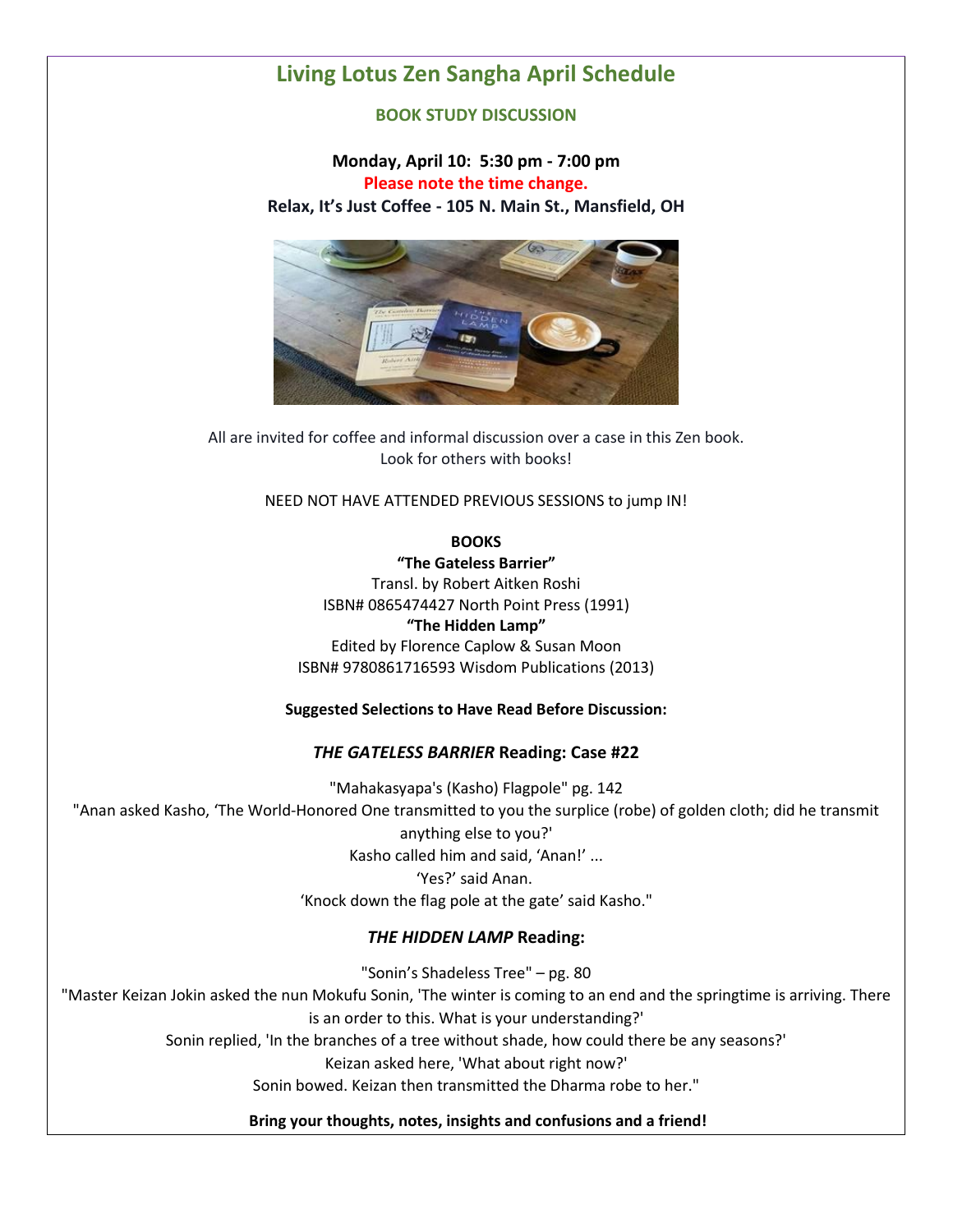## **LIVING LOTUS ZEN SANGHA SITTING AND SERVICE**

**Monday, April 24: 6:30 pm – 8:00 pm All Souls Unitarian Universalist Church**



Everyone is welcome to practice with us! No previous meditation experience necessary.

The church is opened at 6:00 p.m. Please enter from the side door. We sit upstairs. Loaner meditation cushions (Zafus & Zabutons) are available, as well as pews for those who prefer to sit in a chair.

#### **SCHEDULE**

 6:00pm-6:30pm - Church Opened - Fellowship & Intro to Meditation for Beginners 6:30pm-6:50pm - Zazen (sitting meditation) 6:50pm-7:00pm - Kinhin (walking meditation) 7:00pm-7:20pm - Zazen – (second period of Zazen) 7:20pm-7:30pm - Liturgy - Heart Sutra, Chanting and Prostrations 7:30pm-8:00pm - Sangha Discussion & Business

\*\*\*\*\*\*\*\*\*\*\*\*\*\*\*\*\*\*\*\*\*\*\*\*\*\*\*\*\*\*\*\*\*\*\*\*\*\*\*\*\*\*\*\*\*\*\*\*\*\*\*\*\*\*\*\*\*\*\*\*\*\*\*\*\*\*\*\*\*\*\*\*\*\*\*\*\*\*\*\*\*\*\*\*\*\*\*\*\*\*\*

**Upcoming practice opportunity in Cleveland**: As was previously announced, we have a very special guest teacher visiting our sangha at the end of this month. Ben Connelly from the Minnesota Zen Meditation Center, which was founded by Katagiri Roshi, will be offering a public talk based on his new book, *Inside Vasubandhu's Yogacara*, at 7:00pm on Friday, April 28th. This will be held at Jewel Heart located at 2670 West 14th St. in the Tremont neighborhood in Cleveland. Suggested donation for this is \$10 and no advance registration is needed.

On Saturday, April 29th we will hold a zazenkai from 8:30am until 4:30pm. This will be held at the Unitarian Universalist Society of Cleveland located in Cleveland Hts. at 2728 Lancashire Rd. Advance registration is requested for this event. The suggested donation will be \$35. For members of Crooked River Zen Center, your monthly contribution for April will be directed to the cost of this program. Ben will give a dharma talk in the morning based on his book and we'll have a discussion period in the afternoon with him.

Finally, our weekend with Ben will conclude on Sunday morning with practice from 8:30am until noon. The planned location is Cutter's Creek, though advanced registration is requested to determine the location. The suggested donation for this is \$10 and Ben will give the dharma talk following our sitting.

Sensei Dean Williams will keep us posted with more details. Please email him if you plan to attend: [crookedriverzen@gmail.com](mailto:crookedriverzen@gmail.com)

> Brief Beginner's Guide to Zazen & Kinhin: [http://global.sotozen-net.or.jp/eng/practice/zazen/howto/index.html](http://l.facebook.com/?u=http%3A%2F%2Fglobal.sotozen-net.or.jp%2Feng%2Fpractice%2Fzazen%2Fhowto%2Findex.html&e=ATOXqawJM1--9N9v8oPw8oyhjopfFmZVyt2JFfRZL-qFiiYq8uBExuSIEUOSpg)

> > **In gassho,** Jacqueline Moore